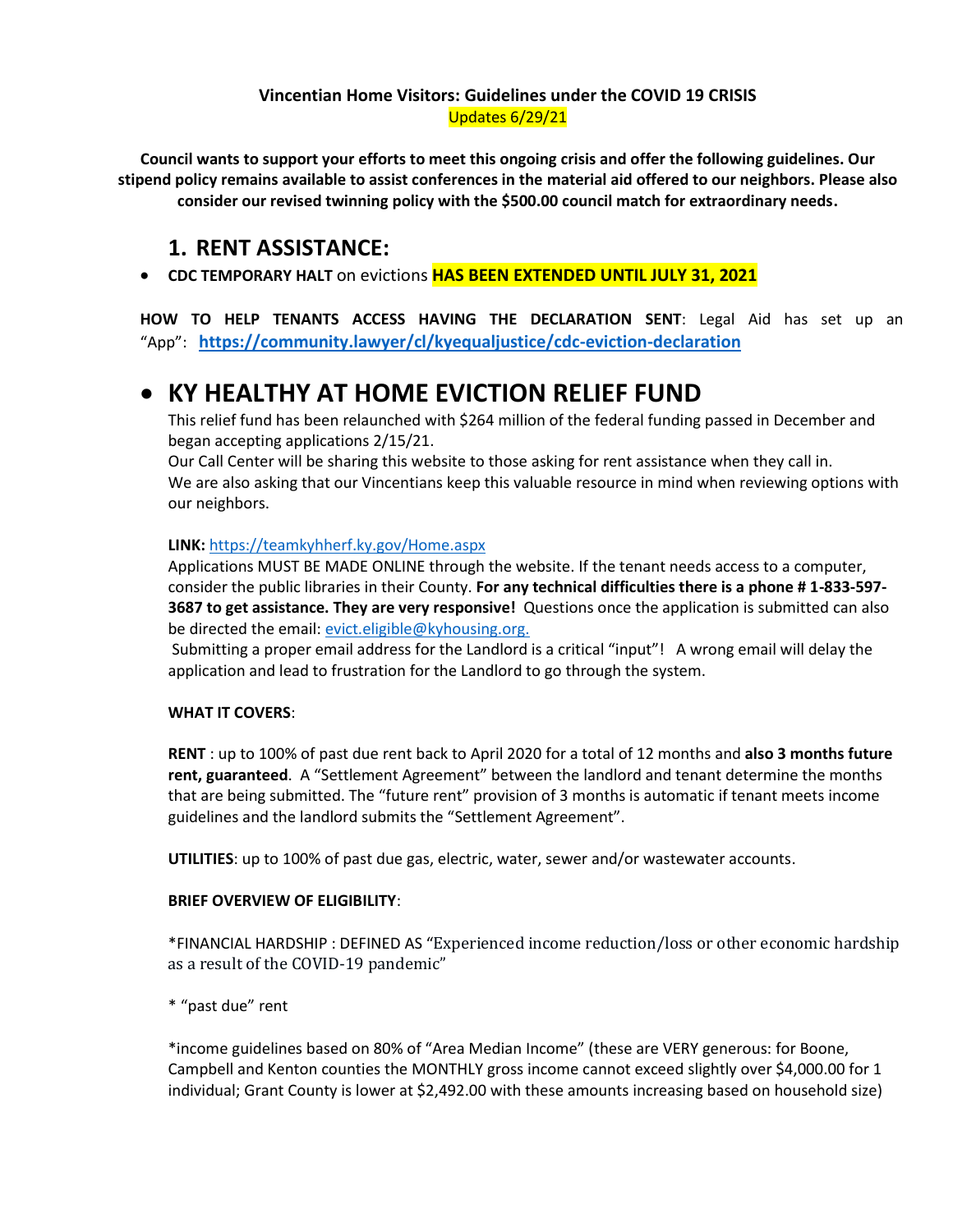\*For rent relief, landlord needs to be involved and submit their part of the application online and waive late fees and penalties

 **REVIEW OPTIONS WITH THE LANDLORD.** For substantial amounts of back rent, best practices would be to have the neighbor's permission to directly advocate with the Landlord. Their "buy in" on submitting to the HHERF process will be the most critical factor for success! Direct contact with the Landlord will also clarify for everyone the real options available for our neighbor in maintaining their housing.

### **CONSIDER LEVERAGING LATEST ROUND OF "RELIEF PAYMENTS"**

Adults with AGI of up to \$75,000.00 will received one time directed payments of up to \$1,400.00 as well as \$1,400.00 for dependent children. Adult dependent children 17 and older are eligible for the 1<sup>st</sup> time for this payment which will be issued to the taxpayer (parent). This stimulus payment is also for the  $1<sup>st</sup>$  time NOT SUBJECT TO OFFSETS for past due arrears in child support or back taxes or other federal debt owed. There is a "Get My Payment" tool on the website: [https://irs.gov.](https://irs.gov/) where people should be able to track the status of their payment.

### **CONSIDER LEVERAGING THE ENHANCED CHILD TAX CREDIT IF IT IS A FAMILY**

MAX BENEFIT of the "Enhanced" child tax credit:

EACH child in household under 6 :Total benefit- \$3,600, monthly payment \$300.00 STARTING 7/15 EACH child in household between 6 and 17: Total benefit- \$3,000, monthly payment of \$250.00, STARTING 7/15

At this point in time, these payments are scheduled to continue until the end of 2021. The 2nd half of their 2021 "credit" will be sent/ "refunded" when they file their 2021 taxes in 2022.

WHO IS ELIGIBLE?: The full credit per each child is available to married couples with children filing jointly with AGI less than \$150,000.00 or \$75,000.00 for individuals. This enhanced tax credit pahases out for taxpayers who make more money and ends altogether for individuals earning \$95,000.00 and married couples earning \$170,000.00 filing jointly.

HOW IS IT RECEIVED? : The IRS will determine eligibility based upon 2019 and 2020 tax returns and most will be sent out by direct deposit. If the IRS does not have direct deposit information, they will be sending out paper checks and debit cards to some families.

FOR MORE INFORMATION DIRECT THEM TO THE IRS WEBSITE: [https://www.irs.gov/credits-deductions/advance-child-tax-credit-payments-in-2021.](https://www.irs.gov/credits-deductions/advance-child-tax-credit-payments-in-2021)

- **OUR SVDPNKY ASSISTANCE RECOMMENDATION:** If the situation warrants assistance, **OFFER up to \$300\*per family on an annual basis** even if this is outside your normal spending limits.
- **CONSIDER if our new Council twinning "Match" of \$500.00 will be useful to keep our neighbors sheltered.**
- **IF THEY HAVE AN EVICTION NOTICE**

**A referral to Legal Aid should be considered in all cases where an eviction notice is involved (859) 431-8200. Whether this is their initial "Notice of Intent to Evict" (from the landlord) or Notice of An Eviction Hearing" (from the Court), give them the number to Legal Aid to see if they will take their case. You can continue to attempt resolution with the Landlord yourself until it is clear they have counsel representing them.**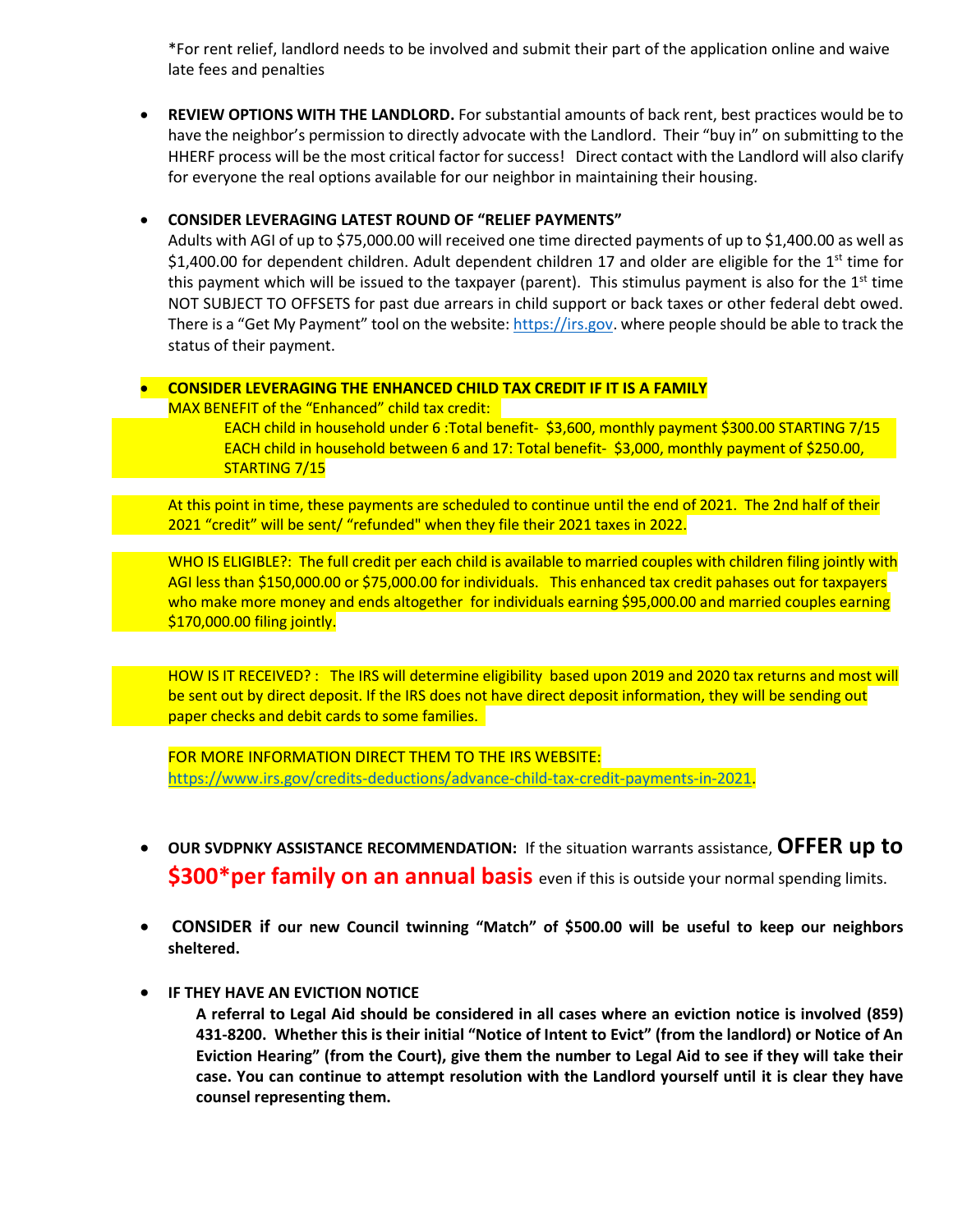**Even in cases where the landlord is permitted to legally proceed, a legal aid attorney may be able to assist the tenant by directly negotiating a resolution that may keep an "eviction judgment" off their record, generate some additional time for alternative housing and otherwise give the tenant a softer landing to work out options.**

Starting April 1, 2021, are allowing tenants at the initial eviction hearing to be given an extra 2 weeks **IF THE TENANT SHOWS UP** in order for the landlord and tenant to review if the Healthy at Home Eviction Relief Fund can be accessed to cover the past due amounts. (SCKY 2021-07 Amended Order)

SVDPNKY has recently put together "Referral Sources" for those facing imminent homelessness and also created a "Homeless Assistance Team" as part of our outreach to our neighbors in crisis and we ask that Vincentians be familiar with these resources to offer guidance.

#### **PRIMARY PARTNER AGENCIES FOR RENTAL ASSISTANCE:**

- (1) BRIGHTON CENTER : Very limited funding available on a case by case basis. If we come across a case where we want to "split" an expense with Brighton Center, we should email Madison Smith at [msmith@brightoncenter.com](mailto:msmith@brightoncenter.com) and/or Jenny Wiley at [jwiley@brightoncenter.com.](mailto:jwiley@brightoncenter.com) Please **do not refer our neighbors** to contact Brighton Center directly.
- (2) SALVATION ARMY: For Kenton County residents only: our neighbors should be able to get assistance for rent up to \$150.00 Call: 859-491-5180 M-Th 1:00- 3:30; Fri. 9-12
- (3) SPECIFIC HELP FOR VETERANS: OUR PRIMARY RESOURCE FOR VETERANS AT THIS TIME IS TO CONNECT THEM TO THE "HUD- VASH " PROGRAM: Contact for this program is [Lavonne.Clay@va.gov](mailto:Lavonne.Clay@va.gov) and the program will fast track Veterans at risk of homelessness or already homeless for Section 8 vouchers and also provides case management service to the veterans for counseling help as needed. Direct # for vets to call: 513-977-6800

Veterans facing an emergency crisis can possibly access a special fund set up by the Kentucky Department of Veteran Affairs (KDVA) that provides emergency assistance up to \$1,000.00. Refer to: Larry Toles 502-607-355[2 Larry.e.toles.civ@mail.mil](mailto:Larry.e.toles.civ@mail.mil)

- **CONSIDERATION OF SECURITY DEPOSITS - TOOLS to consider** when evaluating providing a Security Deposit:
	- 1.)One way of approaching a situation where a security deposit is requested and they have some or all of the 1st month's rent is to see if the client will use their money set aside for rent to be applied to the security deposit and then SVDP could possibly cover rent. This approach eliminates concerns that the tenant will pull out and walk away with the security deposit.
	- 2.) The SVDPNKY Microloan Program has recently expanded its coverage to include securing stable housing through providing a security deposit to be paid back over time. Please consider this as an option as you work with a family in transition.

## **2. UTILITY ASSISTANCE**

On October 20<sup>th</sup>, Gov. Beshear issued a new executive order 2020-881 which lifted the suspension of disconnections by all entities that provide natural gas, water, wastewater or electric service in the Commonwealth starting November 6th. The order also required utilities to create a payment plan for residential customers for arrearages that are incurred between May 8<sup>th</sup> and before October 25<sup>th</sup>, 2020 that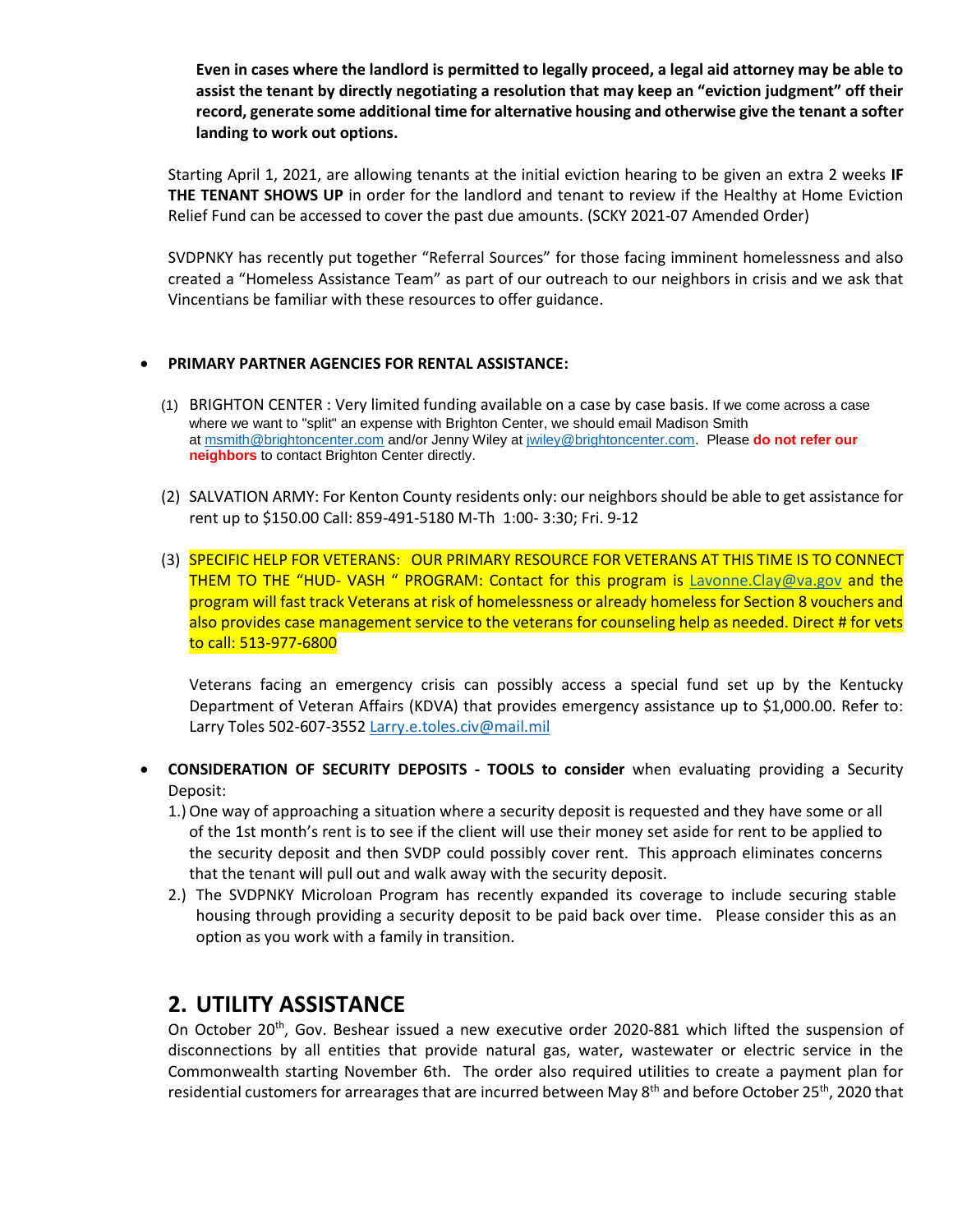runs no less than 6 months in equal installments to cover the arrears. Under this scenario it is presumed the customer "maintain on 'on time' status" with current bills. If a customer cannot maintain an "on time" status and pay their arrearages, a disconnection will be issued.

- **The KY HEALTHY AT HOME EVICTION RELIEF FUND can ALSO be accessed for help with ALL UTILITY BILLS, INCLUDING SANITATION AND WATER that are behind, even if rent is current.**
- **THIS IS NOT A FUND CAC DEALS WITH BUT IS ACCESSED BY INDIVIDUALS THROUGH THE WEBSITE PROVIDED : LINK:<https://teamkyhherf.ky.org/home.aspx>There will need to be proof of "Financial hardship". They will need to upload a past due statement on utility payments as documented in the most recent utility bill. Based on their circumstances, they may be eligible to get future payments – up to 3 months- credited to their accounts. (Neighbors should be encouraged to enter all utilities they pay out on even if they are not currently past due on some of them because once they are entered, they will have an avenue to include that utility later if it becomes a problem.) For any technical difficulties there is a phone # 1-833-597-3687 to get assistance. They are very responsive! Once an application is on file, questions can also be directed the email: [evict.eligible@kyhousing.org](mailto:evict.eligible@kyhousing.org)**
- Please advocate for the family with the utility for minimum payments to keep the family going. Here is the Duke 800 # that is available to us as Vincentians that can also assist us as we advocate for our neighbors- **(800) 241-3194 .** It is hoped that with the stimulus payments within reach of most households that the utilities can work with a lower temporary payment with assurances of getting caught up in the near future.

# **a.) GAS & ELECTRIC: REFER TO CAC**

- WINTER LIHEAP began 1/4/21, **AND ENDS 3/31/21**. these funds will be available to households who earn 150% of the poverty line or less.
- Council is researching the "HEALTHY AT HOME UTILITY RELIEF FUND" which is another fund set up under CARES funding, administered by CAC – only if authorized under the local government—to provide relief to those affected by Covid 19 who need assistance with water, wastewater, electric or natural gas service. An update soon on what counties and cities have allowed this to be actually implemented will be shared when the information is available.
- TO SCHEDULE with CAC: HAVE OUR NEIGHBORS USE THE CAC AUTOSCHEDULER : [https://nkcac.cascheduler.com/apptonline/landing.html?client\\_code=NKCACOMM](https://nkcac.cascheduler.com/apptonline/landing.html?client_code=NKCACOMM) or call **859-439-4004**
- URGENT ACCESS TO CAC: If someone is in danger of having their power shut-off and cannot wait for an appointment please call either Vicki Dinterman 859-446-7716 or Sr. Judith 859-446-7721 and they will be able to streamline case details directly to CAC.

# **b.) SD1: LOW INCOME DISCOUNT : REFER TO BRIGHTON CENTER**